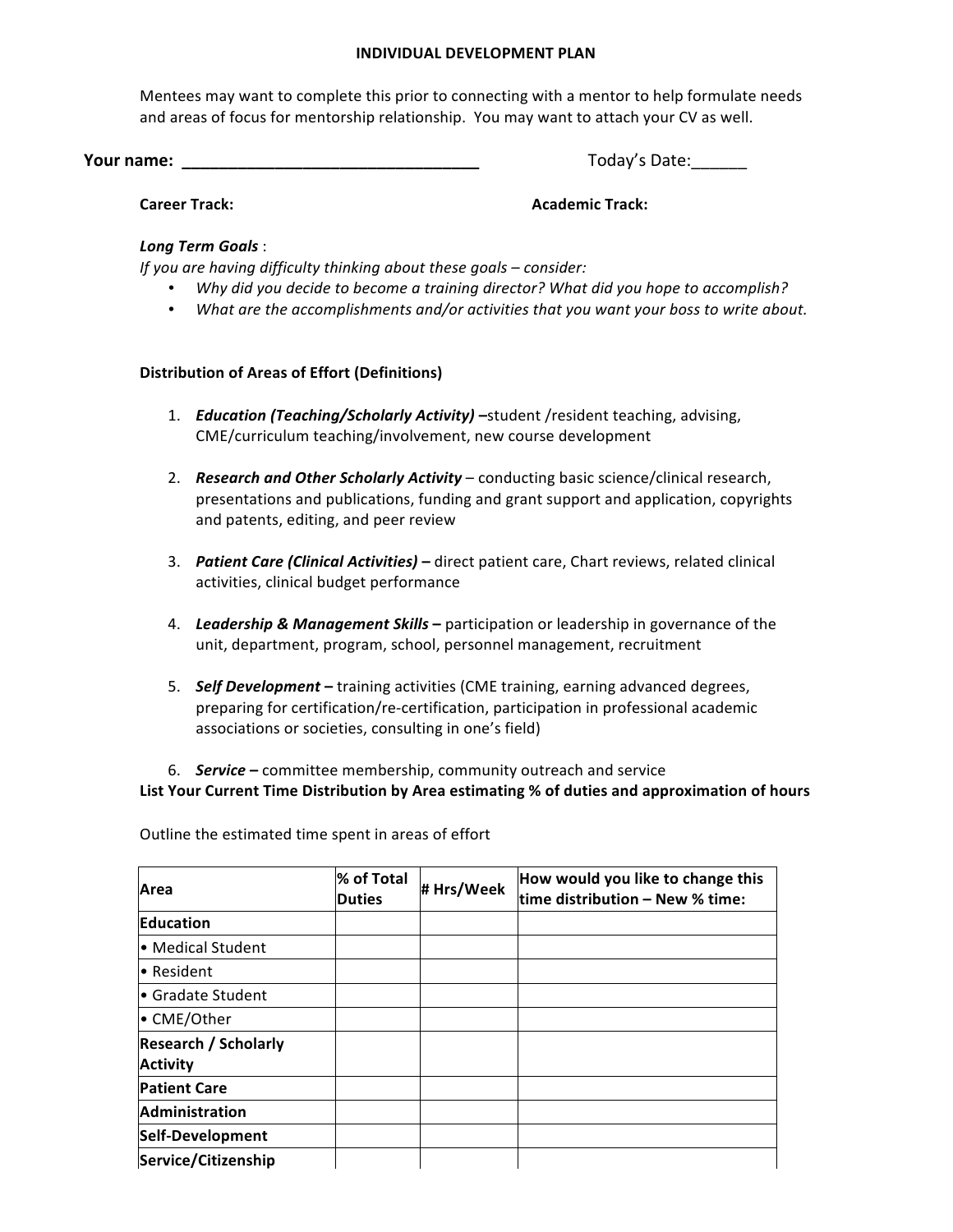How (if at all) would you like to change this time distribution? Consider the above 6 categories:

- 1. Things you're doing now that you want to quit
- 2. Things you've just been asked to do that you want to refuse to do
- 3. Things that you're doing that you want to continue
- 4. Things that you're not doing that you want to start
- 5. Strategies for improving the balance within the above 4 categories

# **Specific Goals in Areas of Effort**

#### Education.

|                            |                         | <b>Aspects necessary to achieve Goals</b> |                      |                           |                 |
|----------------------------|-------------------------|-------------------------------------------|----------------------|---------------------------|-----------------|
| <b>GOALS</b>               | <b>Expected Outcome</b> | <b>Resources</b>                          | <b>Collaborators</b> | <b>Time</b><br>commitment | <b>Barriers</b> |
| <b>Short-Term Goal #1:</b> |                         |                                           |                      |                           |                 |
| <b>Short-Term Goal #2:</b> |                         |                                           |                      |                           |                 |
| <b>Short-Term Goal #3:</b> |                         |                                           |                      |                           |                 |
|                            |                         |                                           |                      |                           |                 |
| Long-Term Goal #1:         |                         |                                           |                      |                           |                 |
| Long-Term Goal #2:         |                         |                                           |                      |                           |                 |
| Long-Term Goal #3:         |                         |                                           |                      |                           |                 |

# **Research and Research Related Activities**

|                            |                         | <b>Aspects necessary to achieve Goals</b> |                      |                           |                 |
|----------------------------|-------------------------|-------------------------------------------|----------------------|---------------------------|-----------------|
| <b>GOALS</b>               | <b>Expected Outcome</b> | <b>Resources</b>                          | <b>Collaborators</b> | <b>Time</b><br>commitment | <b>Barriers</b> |
| <b>Short-Term Goal #1:</b> |                         |                                           |                      |                           |                 |
| <b>Short-Term Goal #2:</b> |                         |                                           |                      |                           |                 |
| <b>Short-Term Goal #3:</b> |                         |                                           |                      |                           |                 |
|                            |                         |                                           |                      |                           |                 |
| Long-Term Goal #1:         |                         |                                           |                      |                           |                 |
| Long-Term Goal #2:         |                         |                                           |                      |                           |                 |
| Long-Term Goal #3:         |                         |                                           |                      |                           |                 |

## **Patient Care (Clinical Activities)**

|                            |                         | <b>Aspects necessary to achieve Goals</b> |                      |             |                 |
|----------------------------|-------------------------|-------------------------------------------|----------------------|-------------|-----------------|
| <b>GOALS</b>               | <b>Expected Outcome</b> | <b>Resources</b>                          | <b>Collaborators</b> | <b>Time</b> | <b>Barriers</b> |
|                            |                         |                                           |                      | commitment  |                 |
| <b>Short-Term Goal #1:</b> |                         |                                           |                      |             |                 |
| <b>Short-Term Goal #2:</b> |                         |                                           |                      |             |                 |
| <b>Short-Term Goal #3:</b> |                         |                                           |                      |             |                 |
|                            |                         |                                           |                      |             |                 |
| Long Torm Cool #1:         |                         |                                           |                      |             |                 |

**Long-Term Goal #2:**